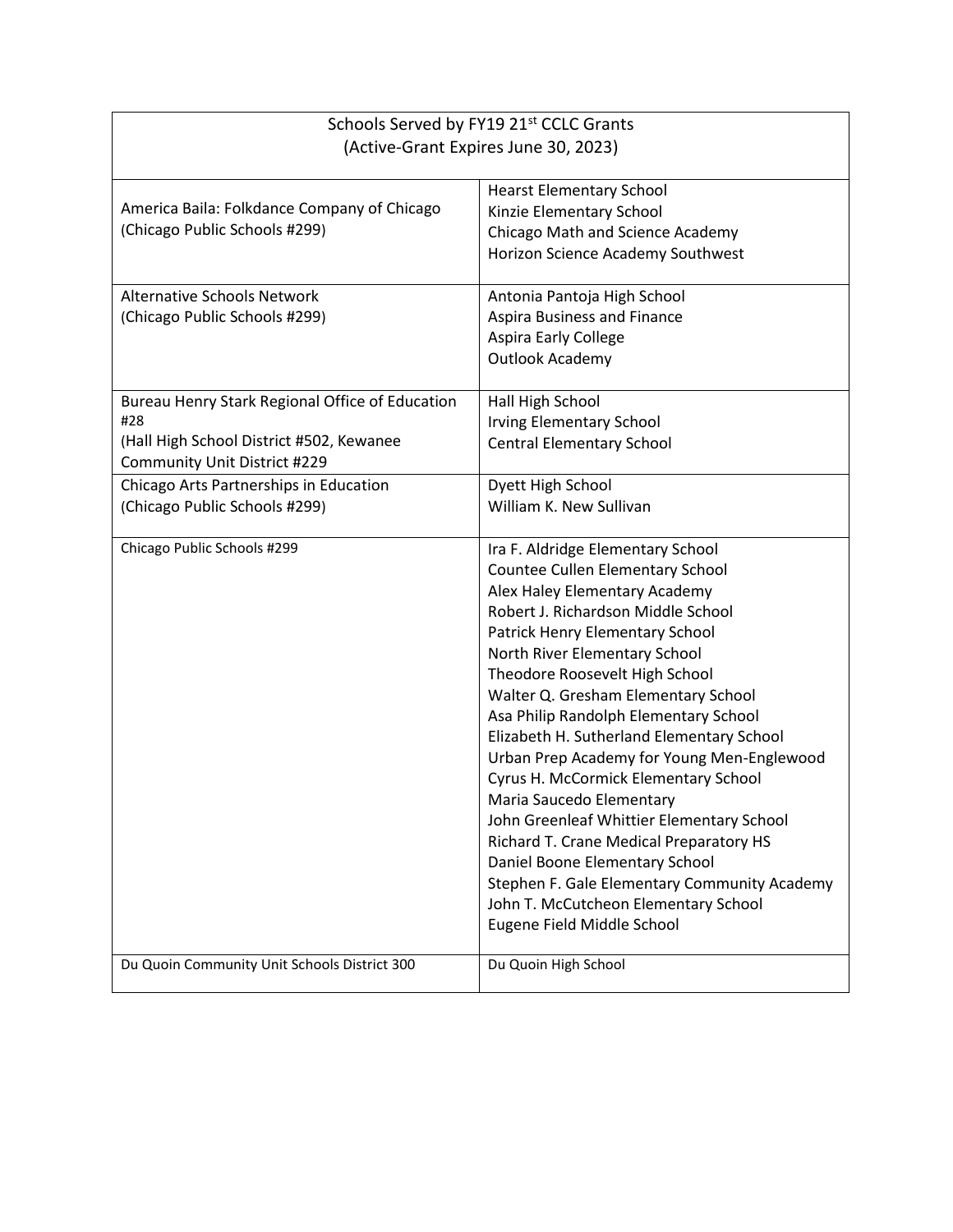|                                                                                                  | Schools Served by FY19 21 <sup>st</sup> CCLC Grants                                                                                                                                                                                                   |  |
|--------------------------------------------------------------------------------------------------|-------------------------------------------------------------------------------------------------------------------------------------------------------------------------------------------------------------------------------------------------------|--|
| (Active-Grant Expires June 30, 2023)                                                             |                                                                                                                                                                                                                                                       |  |
| Frida Kahlo Community Organization<br>(Bensenville SD 12, Fenton CHSD 100)                       | <b>Tioga Elementary</b><br>W.A. Johnson Elementary<br><b>Blackhawk Middle School</b><br>Fenton High School                                                                                                                                            |  |
| Greater Auburn Gresham Development<br>Corporation<br>(Chicago Public Schools #299)               | <b>Barton Elementary School</b><br><b>Westcott Elementary School</b><br><b>Oglesby Elementary School</b><br>Simeon Career Academy High School                                                                                                         |  |
| Illinois Alliance of Boys & Girls Clubs, Inc<br>(School District U-46, North Chicago SD 187)     | <b>Canton Middle School</b><br>Streamwood High School<br><b>Tefft Middle School</b><br><b>LEARN Charter School #6</b>                                                                                                                                 |  |
| Madison Community Unit School District #12                                                       | <b>Bernard Long Elementary</b><br>Madison Student Support Center                                                                                                                                                                                      |  |
| Matteson Elementary District 162                                                                 | <b>Illinois School</b><br>Southland College Prep Charter                                                                                                                                                                                              |  |
| <b>Metropolitan Family Services</b><br>(Chicago Public Schools #299)                             | Harlan Academy<br><b>Bennett Elementary</b><br><b>Metcalfe Elementary</b>                                                                                                                                                                             |  |
| Northeastern Illinois University<br>(Chicago Public Schools #299)                                | Back of the Yards IB High School<br>Dunbar Vocational Career Academy High School<br>Azuela Elementary School<br>Academy for Global Citizenship                                                                                                        |  |
| Opportunities for All, Inc-NFP<br>(North Chicago School District CUSD 187,<br>Waukegan CUSD #60) | Neal Math Science Academy<br><b>Clearview Elementary School</b><br>Thomas Jefferson Middle School<br>Jack Benny Middle School<br>Waukegan High School<br>Whittier Elementary School<br><b>Glenwood Elementary School</b><br>Carman-Buckner Elementary |  |
| Peoria Public School District 150                                                                | Manual Academy<br>Trewyn School<br>Glen Oak Community Learning Center                                                                                                                                                                                 |  |